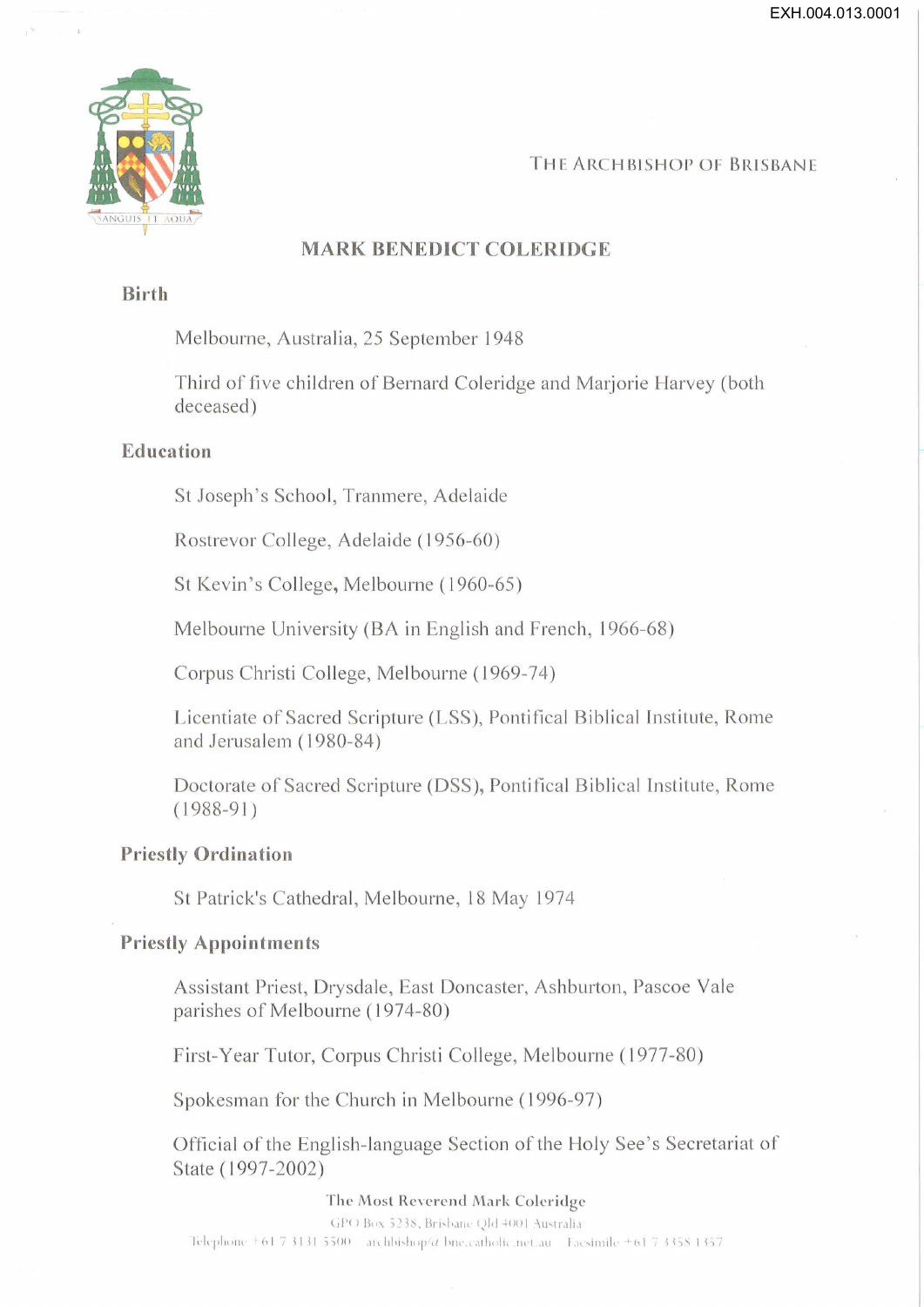

 $\sim$   $\lambda$ 

THE ARCHBISHOP OF BRISBANE

# **Academic Appointments**

Lecturer in Biblical Studies, Catholic Theological College, Melbourne ( 1984-87)

Lecturer in Biblical Studies, Catholic Theological College, Melbourne  $(1991 - 97)$ 

Master, Catholic Theological College, Melbourne (1995-97)

Member, Melbourne College of Divinity

Chair, Board of Studies, Melbourne College of Divinity

President, Fellowship for Biblical Studies

Foundation Member of the Forum for Catholic Institutes of Theology (FACIT)

Co-editor of *Pacifica*, Australia Studies in Theology

Lecturer in Biblical Studies, Pontifical Gregorian University, Pontifical Beda College, Rome

# **Episcopal Appointments**

Auxiliary Bishop of Melbourne (Ordained, St Patrick's Cathedral, 19 June 2002)

Vicar General, Archdiocese of Melbourne (2002-06)

Bishop responsible for the Western region, Archdiocese of Melbourne (2002-06)

Episcopal Vicar for Education, Archdiocese of Melbourne (2002-06)

Member, National Catholic Education Commission

Member, Pontifical Council for Culture (2004)

Chair, Roman Missal Editorial Committee of the International Committee for English in the Liturgy [ICEL] (2004)